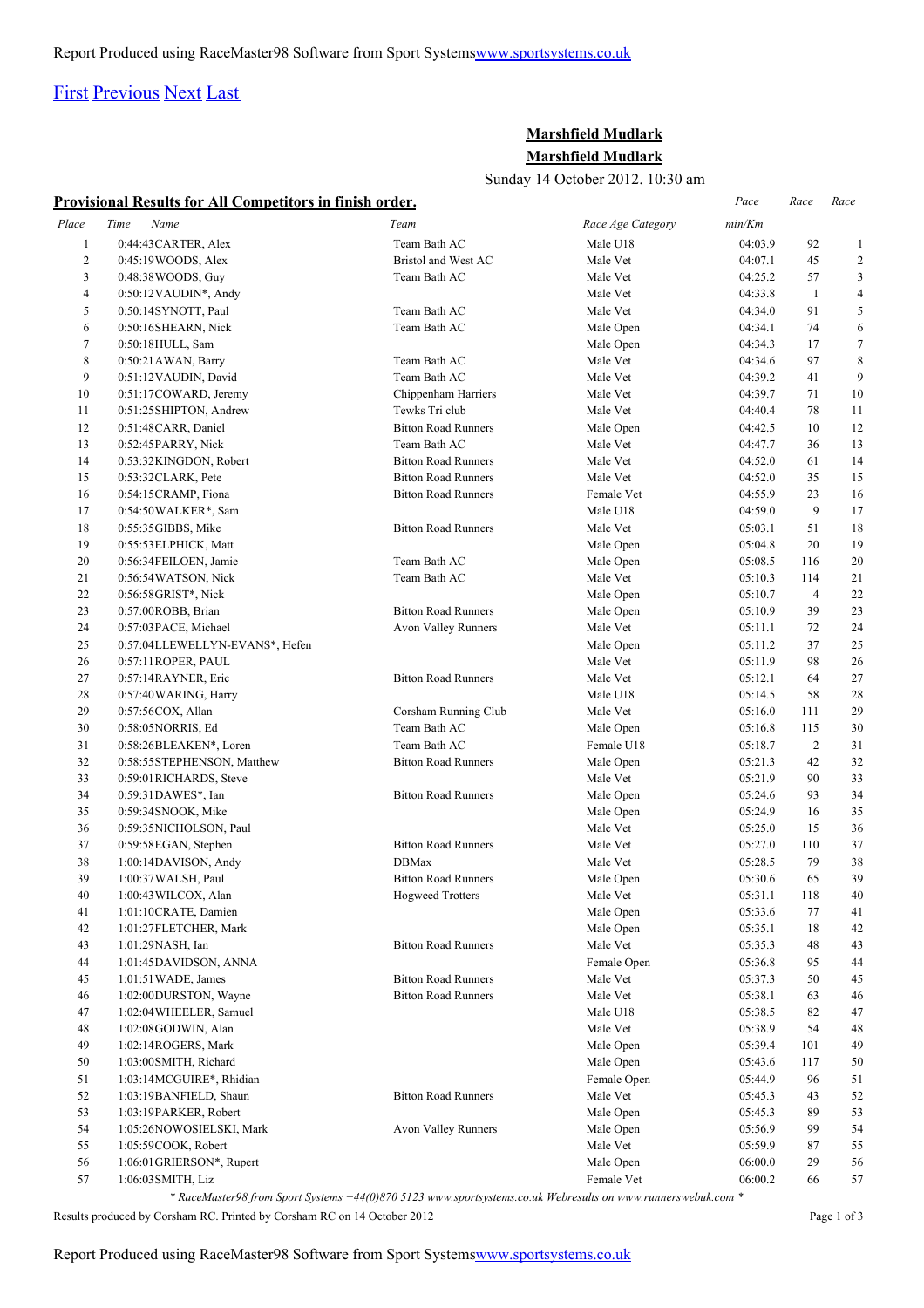# [First](http://www.corshamrunningclub.co.uk/Mudlark/Results/2012/Marshfield Mudlark.html) [Previous](http://www.corshamrunningclub.co.uk/Mudlark/Results/2012/Marshfield Mudlark.html) [Next](http://www.corshamrunningclub.co.uk/Mudlark/Results/2012/Marshfield MudlarkPage3.html) [Last](http://www.corshamrunningclub.co.uk/Mudlark/Results/2012/Marshfield MudlarkPage3.html)

#### Marshfield Mudlark, Marshfield Mudlark - Sunday 14 October 2012. 10:30 am

|       | Provisional Results for All Competitors in finish order. |                            |                   | Pace    | Race   | Race |
|-------|----------------------------------------------------------|----------------------------|-------------------|---------|--------|------|
| Place | Time<br>Name                                             | Team                       | Race Age Category | min/Km  |        |      |
| 58    | 1:06:21 SNELL*, Graham                                   |                            | Male Vet          | 06:01.9 | 76     | 58   |
| 59    | 1:06:56 JAY, Andy                                        |                            | Male Vet          | 06:05.0 | 108    | 59   |
| 60    | 1:07:03 JOHNSON, Ben                                     | southville running club    | Male Open         | 06:05.7 | 107    | 60   |
| 61    | 1:07:08 HALL, Andrea                                     | <b>Bitton Road Runners</b> | Female Vet        | 06:06.1 | 32     | 61   |
| 62    | 1:07:15 SHIPTON, Tracey                                  | Tewks Tri club             | Female Vet        | 06:06.8 | 73     | 62   |
| 63    | 1:07:34 HITCHIN, Colin                                   |                            | Male Vet          | 06:08.5 | 55     | 63   |
| 64    | 1:07:42 RUTHERFORD, James                                |                            | Male Open         | 06:09.2 | 3      | 64   |
| 65    | 1:07:42 SANDERS, Gillian                                 | Corsham Running Club       | Female Vet        | 06:09.2 | 40     | 65   |
| 66    | 1:07:57 BARRETT, Andy                                    |                            | Male Vet          | 06:10.6 | 56     | 66   |
| 67    | 1:07:58 RUDGE, Robert                                    | <b>Bitton Road Runners</b> | Male Vet          | 06:10.7 | 105    | 67   |
| 68    | $1:08:06$ SNELL*, Will                                   |                            | Male U18          | 06:11.4 | 75     | 68   |
| 69    | 1:08:15 DAVIDSON*, Wayne                                 |                            | Male Open         | 06:12.2 | 19     | 69   |
| 70    | 1:08:26 MILSOM*, Kate                                    |                            | Female Open       | 06:13.2 | 21     | 70   |
| 71    | 1:08:27 WALTON*, Emily                                   |                            | Female U18        | 06:13.3 | 24     | 71   |
| 72    | 1:08:47 HUNTINGTON, Emma                                 |                            | Female Vet        | 06:15.1 | 11     | 72   |
| 73    | 1:08:59 GRIFFIN, Lauren                                  |                            | Female Open       | 06:16.2 | 12     | 73   |
| 74    | 1:09:58 STRAFFORD, Helen                                 |                            | Female Open       | 06:21.6 | 113    | 74   |
| 75    | 1:10:28 BARNES, Richard                                  | RR1289                     | Male Vet          | 06:24.3 | 109    | 75   |
| 76    | 1:11:00 GRAY, Tom                                        |                            | Male Open         | 06:27.2 | 5      | 76   |
| 77    | 1:11:17 MITCHELL, Nick                                   |                            | Male Vet          | 06:28.8 | 6      | 77   |
| 78    | 1:11:21 DAVIES, Louise                                   |                            | Female Open       | 06:29.1 | 33     | 78   |
| 79    | 1:11:30 GRIEVE, Rob                                      |                            | Male Vet          | 06:30.0 | 102    | 79   |
| 80    | 1:11:47 DOEL, Jonathan                                   |                            | Male Open         | 06:31.5 | 47     | 80   |
| 81    | 1:12:16 ALBON-CROUCH*, Tony                              |                            | Male Vet          | 06:34.1 | 94     | 81   |
| 82    | 1:12:33 LUCAS, Allison                                   | Kingswood Tri Club         | Female Vet        | 06:35.7 | 14     | 82   |
| 83    | 1:12:33 BUNTING, Eva                                     |                            | Female Open       | 06:35.7 | 100    | 83   |
| 84    | 1:14:24 BETHELL*, Keith                                  |                            | Male Vet          | 06:45.8 | 25     | 84   |
| 85    | 1:14:28 STRATFORD, James                                 |                            | Male Open         | 06:46.1 | 112    | 85   |
| 86    | 1:14:39 GOULD, Andrew                                    |                            | Male Open         | 06:47.1 | $\tau$ | 86   |
| 87    | 1:14:47 DEVENISH, Malcolm                                | <b>Avon Valley Runners</b> | Male Vet          | 06:47.9 | 27     | 87   |
| 88    | 1:15:33 MATHEWS, Alexander                               |                            | Male U18          | 06:52.0 | 52     | 88   |
| 89    | 1:15:34 ALLAWAY, Aaron                                   |                            | Male Open         | 06:52.1 | 8      | 89   |
| 90    | 1:15:35 COLEMAN, Richard                                 |                            | Male Vet          | 06:52.2 | 22     | 90   |
| 91    | 1:15:53 GIBBS*, Gary                                     |                            | Male Vet          | 06:53.9 | 44     | 91   |
| 92    | 1:16:00 SEDGEMORE*, Eddie                                |                            | Male Vet          | 06:54.5 | 38     | 92   |
| 93    | 1:16:17 PALNU, Lorraine                                  | <b>Hogweed Trotters</b>    | Female Open       | 06:56.0 | 67     | 93   |
| 94    | 1:16:17 BATES, Geraldine                                 | <b>Hogweed Trotters</b>    | Female Vet        | 06:56.0 | 69     | 94   |
| 95    | 1:16:24 SMITH, Bill                                      | <b>Hogweed Trotters</b>    | Male Vet          | 06:56.7 | 68     | 95   |
| 96    | 1:16:44 CAMM, David                                      | Corsham Running Club       | Male Vet          | 06:58.5 | 83     | 96   |
| 97    | 1:17:42 SMITH*, Paul                                     |                            | Male Vet          | 07:03.8 | 28     | 97   |
| 98    | 1:18:03 CAMPBELL, Daniel                                 |                            | Male Open         | 07:05.7 | 30     | 98   |
| 99    | $1:18:17$ REED, Steve                                    | <b>Bitton Road Runners</b> | Male Vet          | 07:07.0 | 46     | 99   |
| 100   | 1:18:25 GARNISH*, Madeline                               |                            | Female Open       | 07:07.7 | 26     | 100  |
| 101   | 1:19:03 LUFF, Max                                        | Corsham Running Club       | Male Open         | 07:11.1 | 62     | 101  |
| 102   | 1:19:27 PERRY, Colin                                     |                            | Male Vet          | 07:13.3 | 53     | 102  |
| 103   | 1:19:50 STUDLEY-HENSON, Rob                              | <b>Bitton Road Runners</b> | Male Open         | 07:15.4 | 106    | 103  |
| 104   | 1:19:59 CHARD, Paul                                      | <b>Hogweed Trotters</b>    | Male Vet          | 07:16.2 | 86     | 104  |
| 105   | 1:20:27 MOORE*, Neil                                     |                            | Male Open         | 07:18.8 | 85     | 105  |
| 106   | 1:21:18 GRIFFIN, Bobby                                   |                            | Male Open         | 07:23.4 | 13     | 106  |
|       |                                                          |                            |                   |         |        |      |